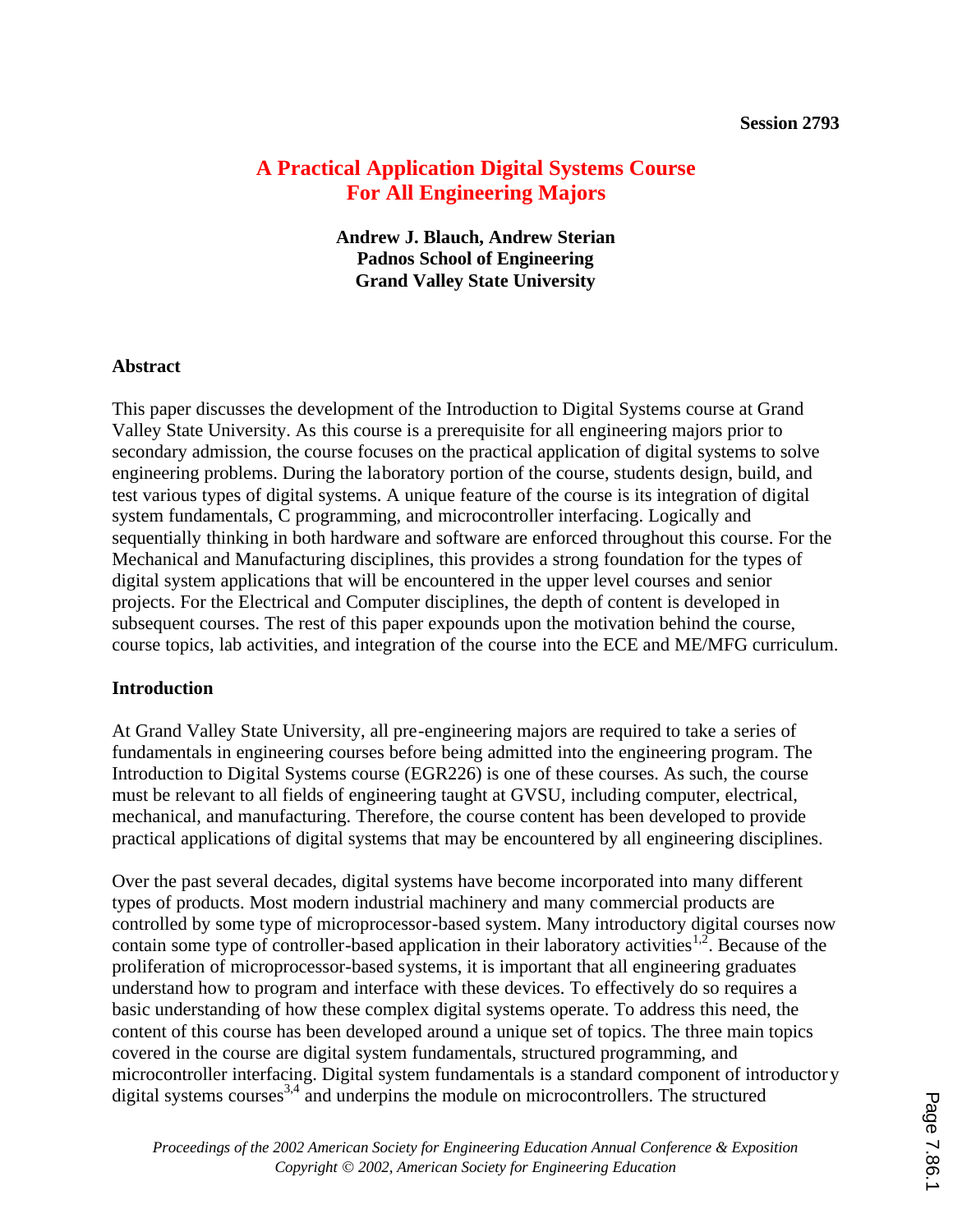programming instruction is narrowly focused to support the students' abilities to write microcontroller interface programs.

In addition to the practical skills developed in this course, the basic concepts are used to support upper-division courses in all engineering emphases. The junior-level Dynamic Systems course (EGR345) for mechanical and manufacturing engineering students depends upon the ability to write structured programs for implementing non-linear numerical algorithms. Senior-level courses in Manufacturing Controls (EGR450) and Integrated Manufacturing Systems (EGR474) available to mechanical and manufacturing engineering students depend upon digital system concepts such as Boolean logic and state transition diagrams, as well as experience with hardware interfacing. In the Electrical and Computer engineering emphases, of course, the dependence upon this introductory course is strong and all of the concepts are heavily used in various upper-division courses.

The prerequisite for EGR226 is only an introductory computer-programming course, in which Java is the current language of instruction with the emphasis on literacy of the object-oriented paradigm rather than programming skill. In addition, transfer equivalencies for this prerequisite course mean that students may arrive with varying knowledge of C++ instead of Java. We must, therefore, provide some instruction in C programming in EGR226 to ensure that all students have sufficient skills in structured programming.

# **Course Organization**

The course begins with the fundamentals of digital systems and progresses toward the development of a general-purpose computer. During this development, the basic building blocks of a microprocessor are covered, such as adders, registers, and counters. One of the key outcomes of the development of the microprocessor is the shift from hardware design to software design. The end of the course focuses on the programming of a microcontroller and the development of software to solve simple engineering applications.

The structured programming portion of the course emphasizes logically and sequentially thinking in the development of software. Instead of waiting until later in the course to introduce programming, topics are intertwined with the fundamentals of digital systems portion of the course. For example, after number systems and representations are covered, data types and their relationship with number representations are presented.

The laboratory portion of the course is divided into two types or exercises: introductory activities and projects. The introductory activities are intended to familiarize the students with the physical devices and systems discussed in lecture. The procedures are fairly straightforward and guide the student through the desired activities. On the other hand, the projects are fairly open ended. Each project is based on simple digital systems developed in lecture or previous laboratory activities. The projects involve expanding these systems to accomplish a more practical application.

The following sections discuss the three main topic areas. Included in the sections are the course objectives, student learning outcomes, and summary of the subtopics, laboratory activities, and projects for that particular topic area.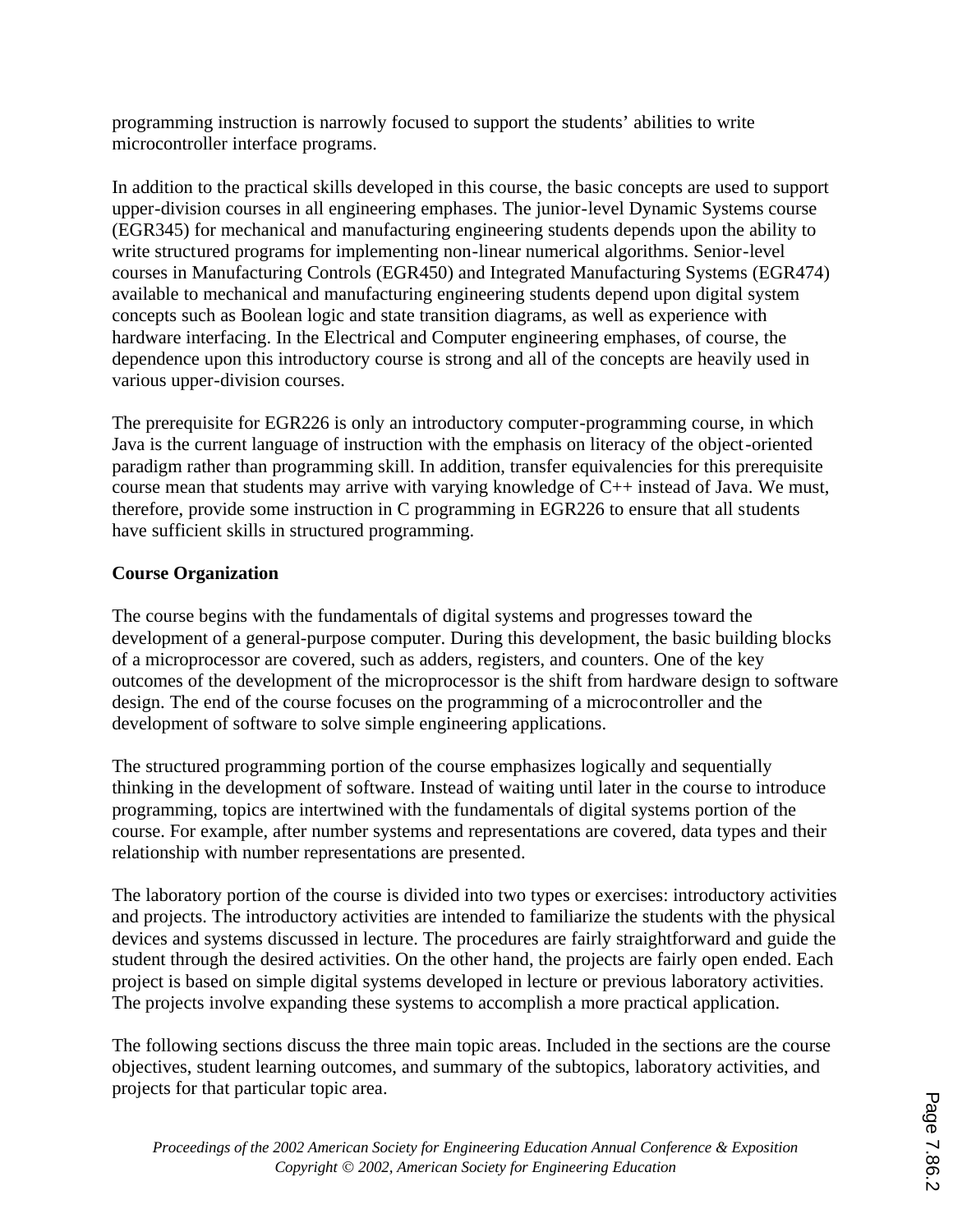## **Digital System Fundamentals**

### *Course Objective*

Students will learn how to analyze and design basic digital circuits.

## *Student Learning Outcomes*

- Students will be able to analyze basic combinational logic and synchronous sequential circuits.
- Students will be able to build, test, and debug logic circuits.
- Students will be able to design basic combinational logic and synchronous sequential circuits.

The material in this part of the course involves the introduction of digital signals, Boolean logic and algebra, truth tables, logic gates, storage elements, sequential networks, and finite state machines. In addition, we introduce the students to basic electronic laboratory equipment such as breadboards, power supplies, integrated circuits, DMM's, etc.

We present the design and analysis of combinational circuits as schematics, truth tables, and logic equations, along with the strategies for converting between these representations. This course module culminates with a discussion of the full adder and its role in forming a multi-bit ripple carry adder. For sequential circuits, we begin with one-bit flip-flops and combine them to form registers and counters, ending with a two-bit synchronous up-counter. This latter design is also used to demonstrate the concept of a state transition diagram and the process of translating such a diagram to a sequential circuit.

The laboratory activities in this topic area include exploratory exercises in combinational logic and sequential logic, and projects involving the design and implementation of a full two-bit adder and synchronous, two-bit up-down counter.

# **Structured Programming**

### *Course Objective*

Students will learn how to write structured programs.

### *Student Learning Outcomes*

- Students will be capable of designing a structured program from a problem statement.
- Students will be capable of writing a structured program.
- Students will be capable of compiling, executing, testing, and debugging a program.

As we mentioned previously, instruction in C programming is not a separate module but is taught throughout the course in support of the primary material. For example, after presenting Boolean logic for digital signals, we discuss the bitwise operators in C and their relationship to Boolean logic. In this way, we present a large portion of the basic C language. However, since C programming is not the sole objective of the course, we do not reach some of the more advanced concepts of the language such as structures, multidimensional arrays, etc.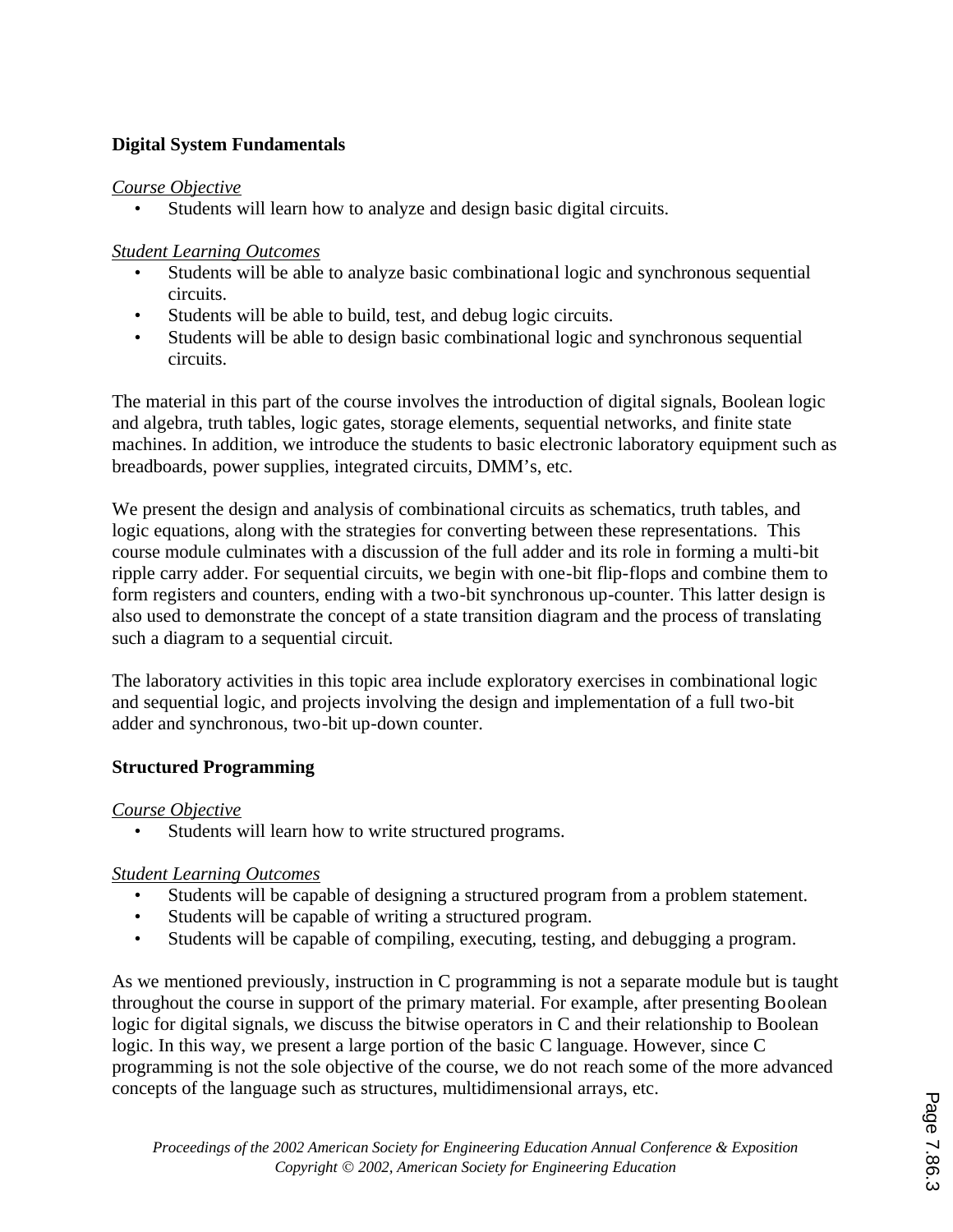We also require an increasing level of discipline as the course progresses with respect to using good structure, proper commenting, modularity, and robustness. By the end of the course, we expect that all subroutines be properly and consistently commented, programs are developed as modular components with well-documented interfaces, and reasonable efforts are made to handle all program and user-input errors. The majority of instruction in these programming practices is by example and correction of homework exercises. We very briefly discuss the use of flowcharting and pseudocode for high-level program development.

The laboratory activities in C programming are used primarily as opportunities for students to develop their skills in a supervised environment, where errant ideas can be quickly corrected. The first programming lab is used as an introduction to C and our development environment. The other C programming laboratories are used for the implementation of small projects. We have used two project ideas for this purpose in different offerings of the course. The first is the twoplayer game of Nim played over a TCP/IP interface. A basic socket library is provided for the TCP/IP interface. The students must understand the library API and develop the C program for playing Nim as either the "client" or the "server". The second project involves the development of a numerical analysis package of an unknown function, provided as a library. The students must develop code to find minima and maxima, compute the definite integral over a user-defined range, find the roots of the function in a user-defined range, etc.

For the C programming activities, we use the command-line Borland BCC32 compiler, version 5.5. This compiler is freely available thus allowing students to work on their assignments in any location.

# **Microcontroller Interfacing**

### *Course Objective*

- Students will learn the general structure and operation of a microprocessor-based system.
- Students will learn how to develop software for a microcontroller-based system.

### *Student Learning Outcomes*

- Students will be capable of identifying the basic components of a microprocessor-based system.
- Students will be capable of defining the basic terminology, and describing the general operation, of a microprocessor-based system.
- Students will be able to establish communication with, and monitor the operation of an embedded microcontroller.
- Students will be capable of writing microcontroller specific programs.

This final module in the course is perhaps the most practical. By the end of the course, we expect that students will be able to write a C program for an embedded microcontroller system. Our main vehicle for this module is the 68HC11 microcontroller embedded in the Axiom CME11-E9 EVBU development system. These systems are inexpensive, have 32K of RAM, a small breadboard development area, and thus are a perfect fit for the goals of the course. For programming, we use the free GCC compiler targeted for the 68HC11.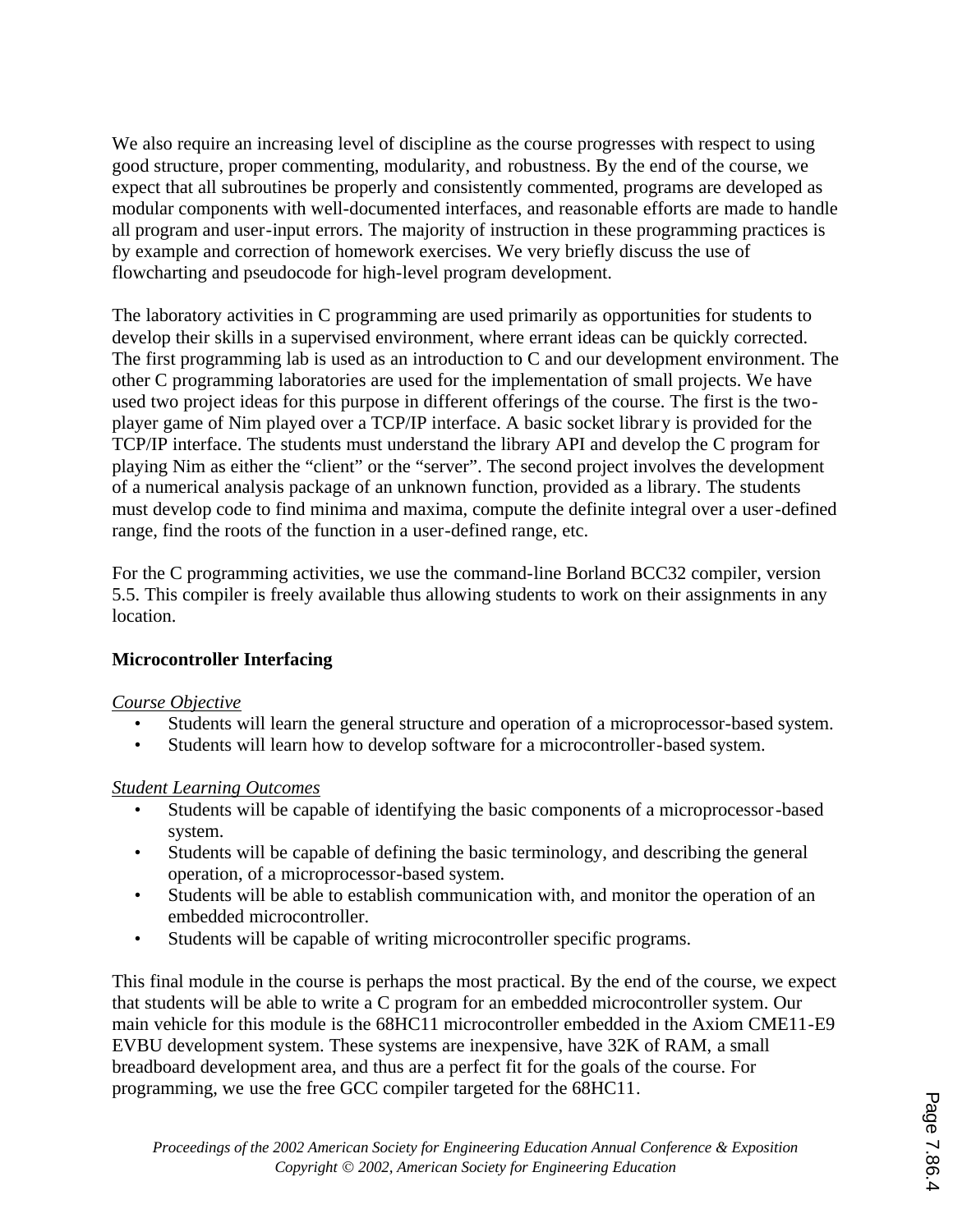After presenting the basic components of a microprocessor/controller, we begin discussing the specific architecture and peripherals of the 68HC11. We use the output compare and input capture peripherals extensively to present the concept of real-time in sensing and control. For example, we discuss the generation of accurate pulse-width modulation waveforms with a given duty cycle, and the accurate estimation of frequency of a periodic digital waveform. We conclude this module with a discussion of the concepts and mechanics of interrupt-driven peripheral interfacing.

The first lab for this module introduces the students to the 68HC11 Axiom CME11-E9 development system. Subsequent laboratories include monitoring the state of parallel I/O, user interface to a seven-segment LED, and implementation of a frequency monitor using input captures. The final project requires the students to design and implement a mock controller for an industrial process. The set-point of the process is determined by a potentiometer, which is sensed using the 68HC11 analog-to-digital converter. The program must then control the output frequency of a square wave based upon the set-point. In various offerings of the course this output has either been used to drive an audio speaker or DC motor.

## **Sample Laboratory Activity**

A sample of one of the laboratory activities is provided on the following page. This laboratory activity is conducted towards the end of the course and is intended to familiarize the students with the input capture feature of the 68HC11. The Axiom CME11-E9 EVBU development system is connected to a PC via a serial connection. In a previous laboratory activity the students learned how to communicate to the EVBU, compile and download programs, and transmit/receive data across the serial cable as part of their own programs. For this lab, as a practical application, the students are directed to use the input capture feature of the 68HC11 to implement a digital frequency monitor. As with most of the programming projects, the students are given a list of additional features that are to be added as time permits. At the end of lab the students are required to demonstrate their working programs.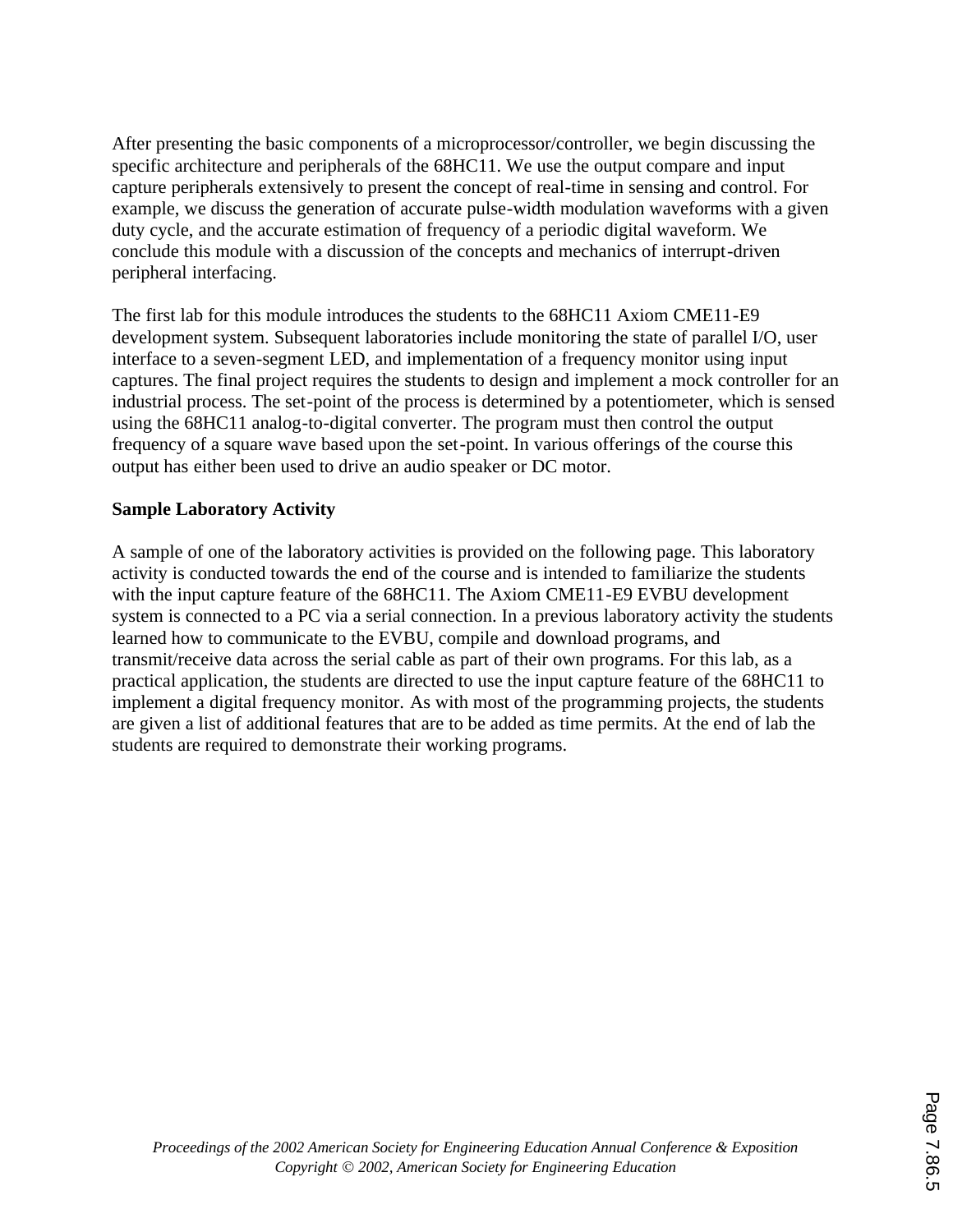#### **EGR226 Laboratory Activity 68HC11 Input Captures**

#### **Objectives**

- To control the input capture features of the 68HC11.
- To build a digital frequency monitor.

#### **Introduction**

The measurement of frequency involves counting how many events occur within a given time period. These events may be the zero-crossings of a sine wave, or the rising edges of a digital waveform. We can see that measuring frequency involves two basic activities: counting events and keeping time. Both of these activities are supported by the on-chip peripherals of the 68HC11. This support allows us to write code that performs accurate measurements with a minimum amount of effort.

Measuring the frequency of an oscillating waveform may be an end unto itself; this application is known as a frequency counter. In addition, there are several applications in which the frequency of an oscillating waveform is related to a different physical attribute, such as temperature or capacitance. Frequency can also be used to refer to how many components pass a conveyor mechanism in a given unit of time (sensed using an optical interrupter), thus providing a measure of the efficiency of an assembly line.

#### **Materials**

· EVBU kit, PC, CADET, Assorted wires

#### **Procedure**

As you work your way through this handout, be sure to record useful information (such as pin outs, schematics, etc) in your laboratory notebook. Remember, your laboratory notebook should be your primary reference – not the lab handouts. Any questions posed in this handout should be clearly indicated and answered in your laboratory notebook (i.e. copy the question in your notebook followed by your answer).

#### **Periodic Input Signal**

The function generator on the CADET unit will be used as the input signal to your frequency monitor. First, be sure the power is disconnected from the EVBU and turned off on the CADET unit. Connect the ground of the CADET to a GND pin of the EVBU. Connect the TTL output of the function generator on the CADET unit to the IC2 pin of the 68HC11. Do not connect the 68HC11 to any of the other outputs of the function generator. Just to be safe, turn the AMP dial all the way down. Set the frequency to approximately 10 kHz.

#### **Main Program**

Write a program that contains an initialization section and a polling loop. In the polling loop, just check for an input from the keyboard. If the letter 'Q' is pressed, exit the program. Compile, download, and execute your program. Make sure it works properly.

#### **Frequency Monitor Program**

Using the input capture I/O features of the 68HC11, devise a method for measuring the period of the input signal. Determine which events and pins you will use, how you will take the measurements, and in what order you will do it. Take some time and think about what you want to do and how you will do it (i.e. write pseudo-code or flowcharts) before you begin adding code. In the polling loop, your program should take one measurement of the period and display the time in counts. Compile, download, execute, and debug your program. Work in increments. Don't try to add too much code at once. When it is working properly, demonstrate your program to your instructor.

As time permits, incorporate each of the following into your program.

- Display the period in microseconds. (Don't use the printf() subroutine.)
- Display the frequency in Hertz. (Don't use the printf() subroutine.)
- Determine the minimum and maximum frequencies that your program can measure.
- · As best you can, explain the reasons for the minimum and maximum frequency limits of your program.
- Add a one second delay (using either the RTI or TO events) after each measurement.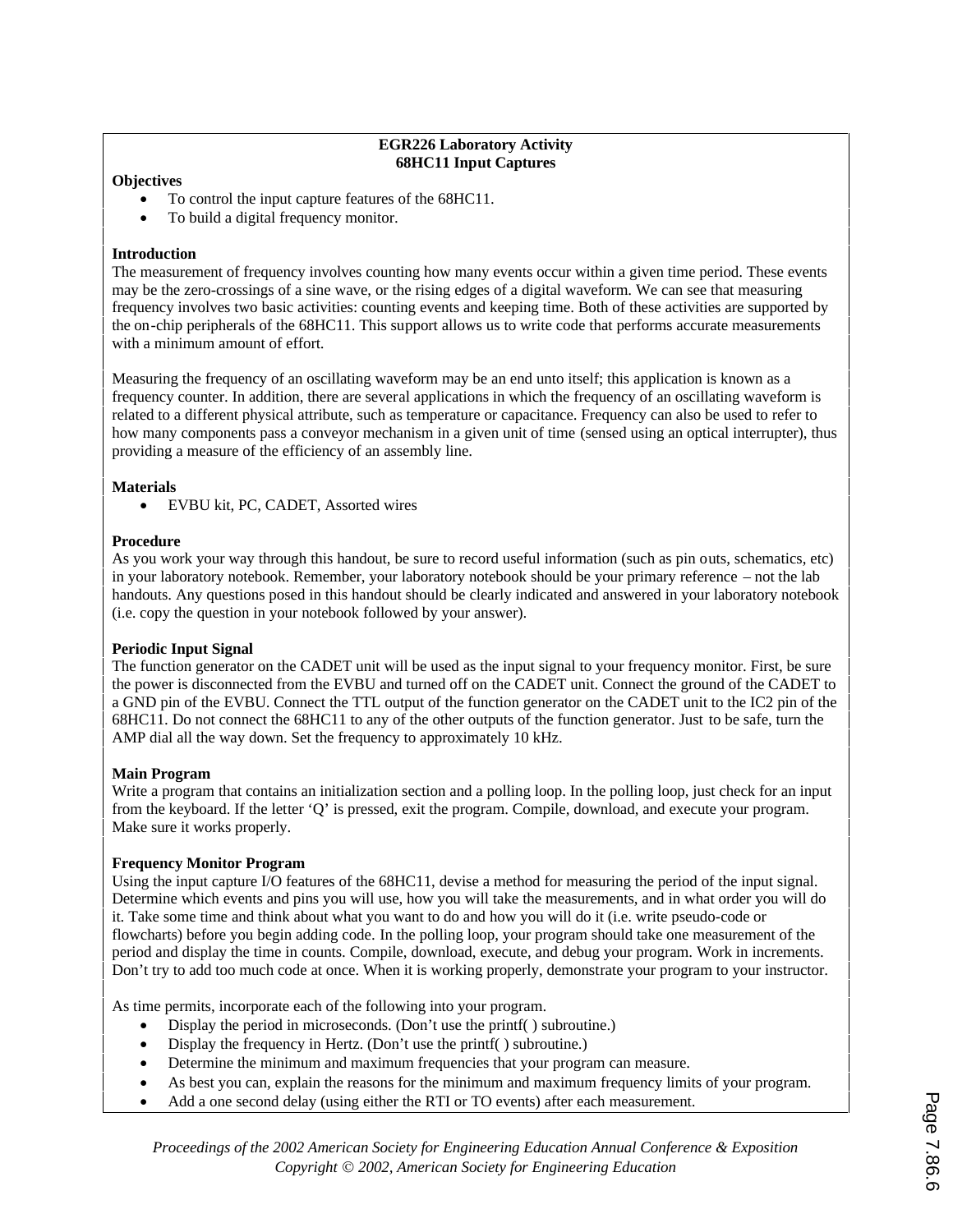### **Assessment**

The main assessment mechanism for this course is its impact on the upper level courses. The upper level courses affected by this course can be separated into two groups: Electrical Engineering courses and Non-Electrical Engineering courses. A brief summary of how these two groups of courses have been affected is provided.

The Electrical Engineering course that follows directly from EGR226 is EGR326, Advanced Digital Systems. In this course, students are required to complete a project: the design and build of a complete microcontroller-based system. The experience of writing structured programs for a microcontroller system in EGR226 allows the EGR326 project experience to be much more mature than would otherwise be possible. For example, students routinely incorporate PS/2 keyboard interfaces, motor interfaces, LCD display interfaces, etc. in their EGR326 projects without any supporting instruction.

The combined effect of EGR226 and EGR326 supports senior-level courses, such as EGR423, Digital Signal Processing. In this course we have been able to introduce a project component that involves both DSP software and hardware interfacing. Without the experience of EGR226, followed by EGR326, the DSP course would be limited in its ability to provide practical design experience.

The Non-Electrical Engineering courses that are influenced in some part by the content of this course are Dynamic Systems and Control (EGR345), Manufacturing Controls (EGR450), and Integrated Manufacturing Systems (EGR474). The junior level course (EGR345) builds upon the structured programming aspect. Students are required to write numerical algorithms for solving non-linear systems of equations. In addition, students learn how to develop LabVIEW applications to collect and analyze experimental data. The structured programming techniques emphasized in EGR226 are essential to the successful and efficient completion of these assignments.

The two senior level courses (EGR450 and EGR474) deal with the programming of various industrial controllers and networks. In order to intelligently work with these types of system, it is imperative that the programmer be well versed in the structure and operation of microprocessorbased systems. By tying the topics of digital system fundamentals (Boolean logic, sequential logic), structured programming, and microcontroller interfacing together in one cord, the students come out of EGR226 with a strong foundation upon which to build these two courses.

### **Conclusion**

The primary purpose of this course is to provide practical applications of digital systems to solve problems relevant to all engineering disciplines. Digital system fundamentals, structured programming, and microcontroller interfacing are all integrated into the course content. The laboratory activities introduce the students to the various concepts and systems discussed in lecture. The projects are used as a mechanism for the students to apply the concepts they have learned in a logical and sequential manner to solve practical engineering problems. The course